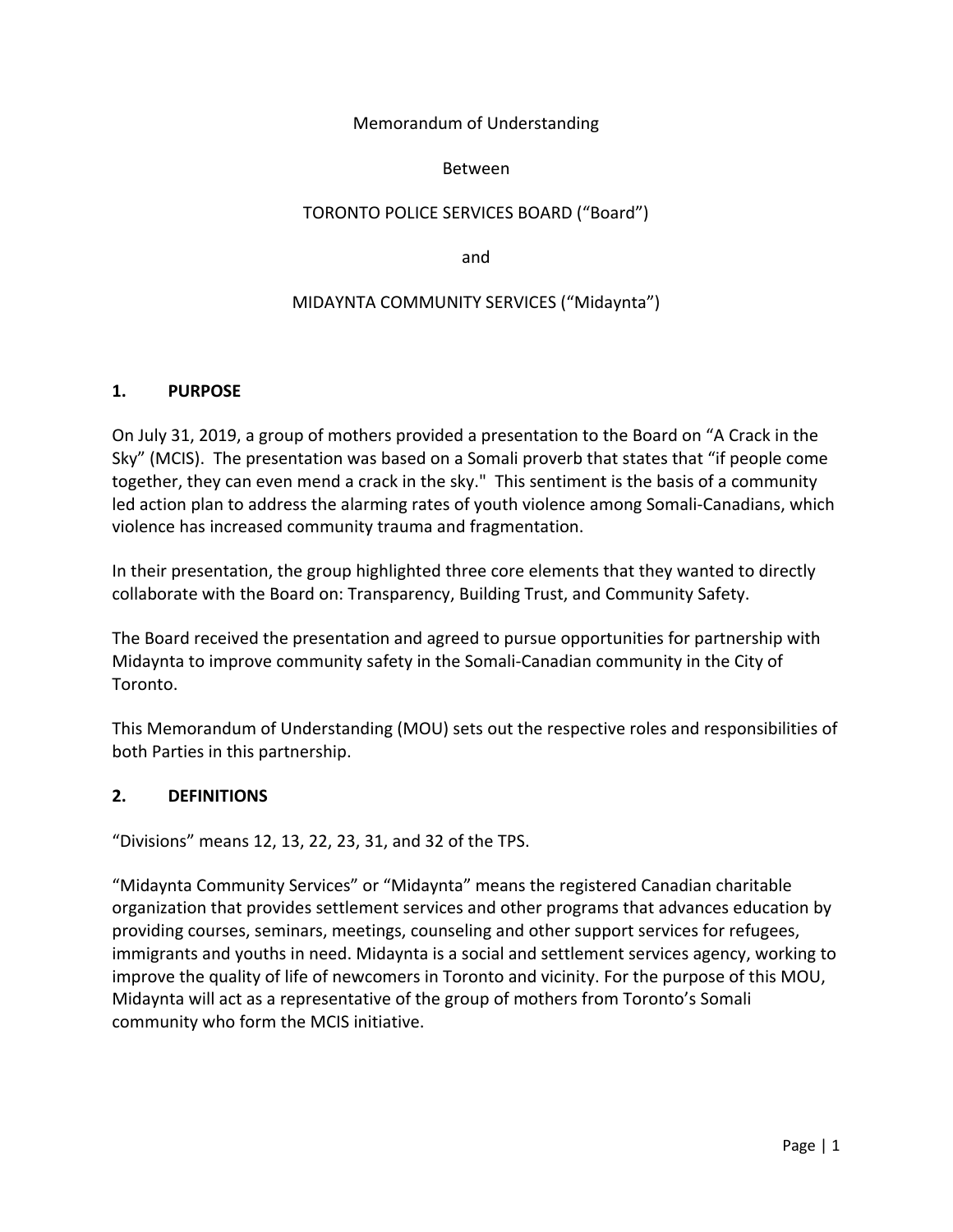"Neighbourhood Community Officers" or "NCO" means members of the TPS who act as ambassadors for the TPS and who work in partnership with local residents and community‐ based organizations to address crime, disorder and community safety issues.

"Parties" means the Board and Midaynta and "Party" means either the Board or Midaynta.

"Toronto Police Services Board" or "Board" means the seven member civilian body, comprised of provincial and municipal appointees, that is responsible for the provision of adequate and effective police services in the City of Toronto pursuant to *Police Services Act*, R.S.O. 1990 Chap. P‐15 (*PSA*), setting priorities and objectives for the TPS, approving the annual police budget and selecting the Chief of Police (Chief).

"Toronto Police Service" or "TPS" means the organization that delivers police services to the City of Toronto in accordance with the *PSA*.

# **3. TERM**

The term of this MOU is from January 1, 2020 to December 31, 2022. At the expiration of this term, the parties to this agreement will meet to discuss the next steps, including expanding, extending, or concluding this agreement.

Either Party may terminate or renew this MOU upon thirty (60) days written notice to the other Party.

## **4. ROLES AND RESPONSIBILITIES**

Based on the three core elements presented to the Board, the Parties agree as follows:

# *A. Core Element One: Increasing Transparency and Understanding through the Service's Implementation of the Scorecard Initiative*

The development of a community‐focused scorecard based on *The Way Forward* model, as an effective avenue for collaboration on community safety and a deeper engagement by community members with respect to policing initiatives and modernization initiatives that are occurring.

The TPSB agrees to direct the Chief to:

- a) produce a community facing scorecard at the Neighbourhood level that includes relevant socio‐economic and demographic groups, including but not necessarily exclusive to the Somali group in any area.
- b) meet with representatives from Midaynta to:
	- a. understand what they would like included on the scorecard;
	- b. explain the process of how TPS surveys are developed and implemented;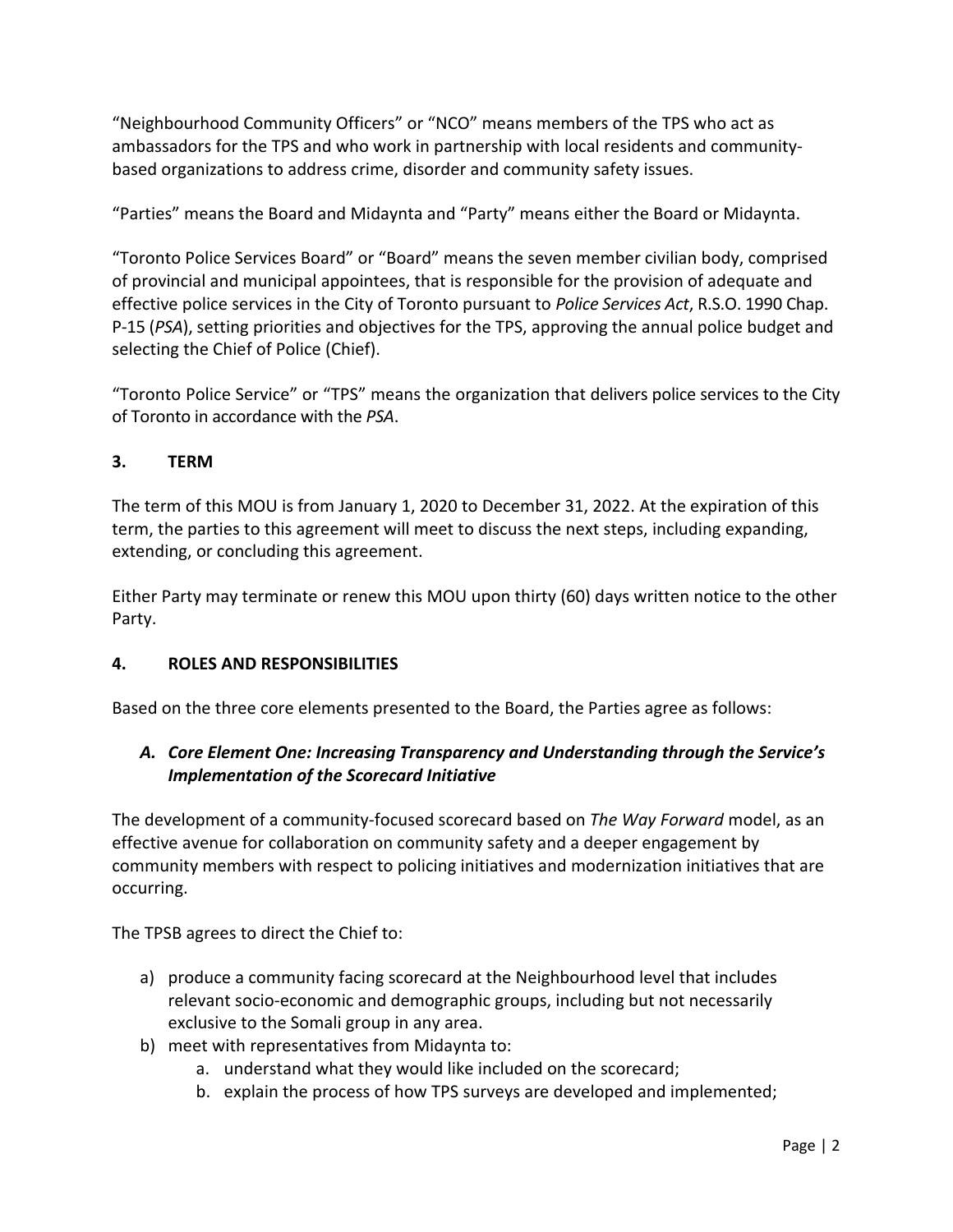- c. explain how the data is gathered (ie. telephone survey, focus groups, etc.);
- d. explain how the questions and answers received from the survey are populated into the scorecard.
- c) develop a survey relevant for identified neighbourhoods and Divisions across the City of Toronto.
- d) populate the information collected from the survey, into a scorecard, at a frequency associated with the data collection and synthesis.
- e) meet with representatives from Midaynta to discuss and explain the scorecard results.

Midaynta agrees to:

- a) identify representatives who will meet with the TPS and act as points of contact;
- b) participate in the development of the questions for survey;
- c) work with the TPS on the communication of the survey and scorecard, in particular to the Somali Community.

# **B)** *Core Element Two: Building Trust through Integrated Collaboration with Divisions and Neighbourhood Community Officers (NCOs)*

To continue to build trust with the TPS and its members, and to drive proactive and vital collaboration between members of Toronto's Somali community and the TPS, the Parties agree to take the steps to develop a close working relationship with particular TPS Divisions

The TPSB agrees to direct the Chief to:

- a) meet with members of the Somali community and explain the role of an NCO.
- b) facilitate connection with local TPS Division Commanders and the TPS' Community Partnerships and Engagement Unit.
- c) affirm for the community that while this partnership is not premised on intelligence gathering, it is understood by both parties that improved community engagement and trust will result in safer communities.

Midaynta agrees to:

- a) meet with members of the TPS and Neighbourhood Community Officers.
- b) build a direct relationship with the TPS' Neighbourhood Community Officer Program and local Neighbourhood Community Officers.

# *C. Core Element Three: Enhancing Community Safety through the Implementation of the Mothers Outreach Worker (MOW) Program*

Midaynta is requesting support from the Board for Midaynta's MOW Program which connects mothers who have lost their children and loved ones to other mothers from the Somali community who will support them, using the peer and crisis support models and a variety of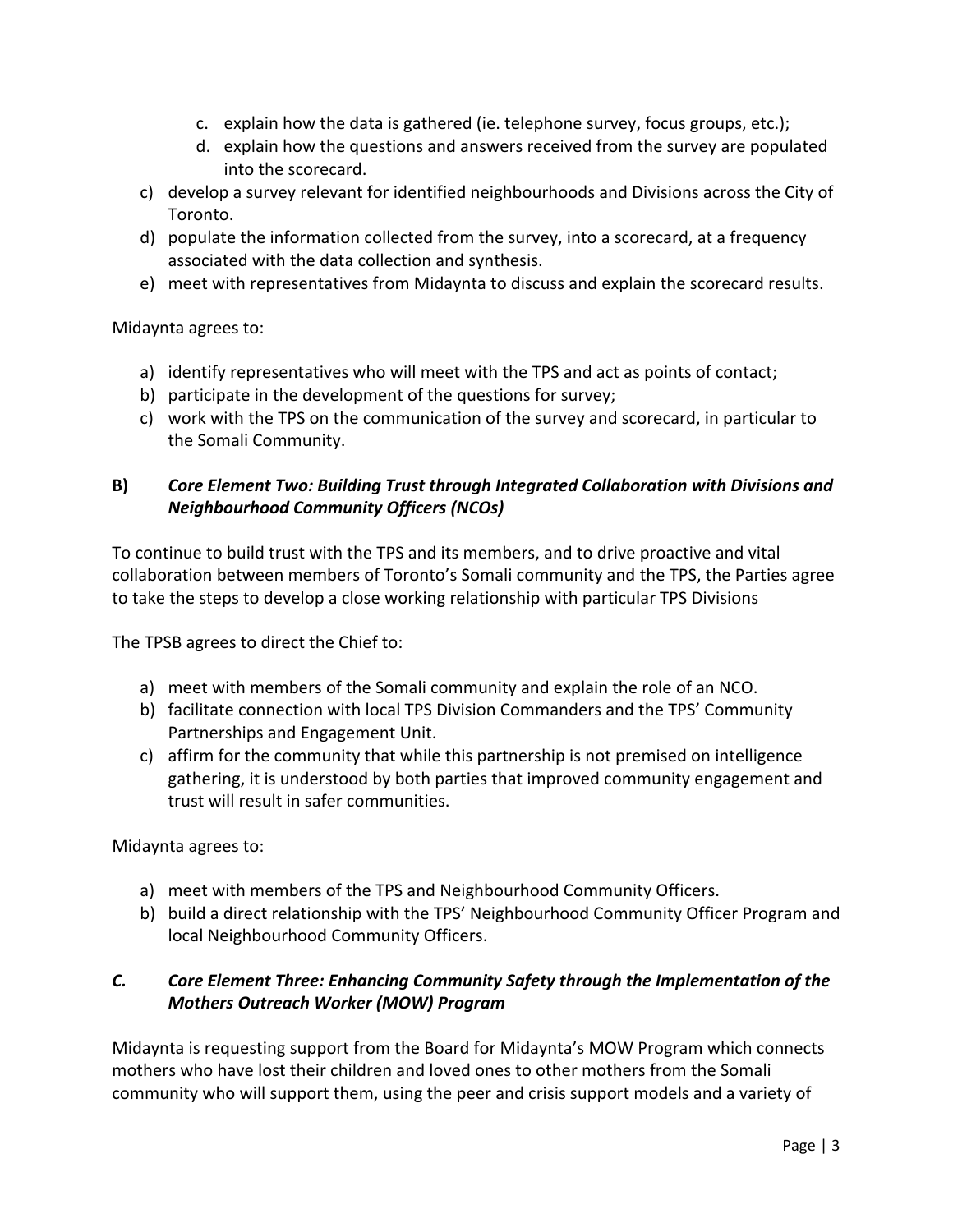proactive institutional and community resources which focus on gun and gang violence prevention, awareness, and education.

The TPSB agrees to direct the Chief to:

a) meet with Midaynta and the MOWs to understand what type of presentations they would like to receive and how the TPS can most effectively deliver these presentations that aim to provide education and awareness in a variety of crime prevention initiatives and victim/witness supports.

Midaynta agrees to:

- a) consult with the MOWs to understand what type of presentations they would like to receive from the TPS.
- b) provide input to the TPS on what information the MOWs would like to see at the public information sessions.

#### **5. BOARD SUPPORT**

The Board is committed to lending its organizational support (ie. writing supportive letters, convening meetings, connecting key stakeholders, etc), and where feasible for the Board, lending its administrative support in the implementation of this MOU.

## **6. REPORTING AND EVALUATION**

Midaynta and the Board shall meet semi‐annually to discuss the implementation and success of this MOU, any challenges identified and recommendations to address those challenges.

## **8. MODIFICATION**

Any changes to this MOU shall be by written amendment signed by the Parties' authorized representatives. No changes shall be effective or shall be carried out in the absence of such an amendment.